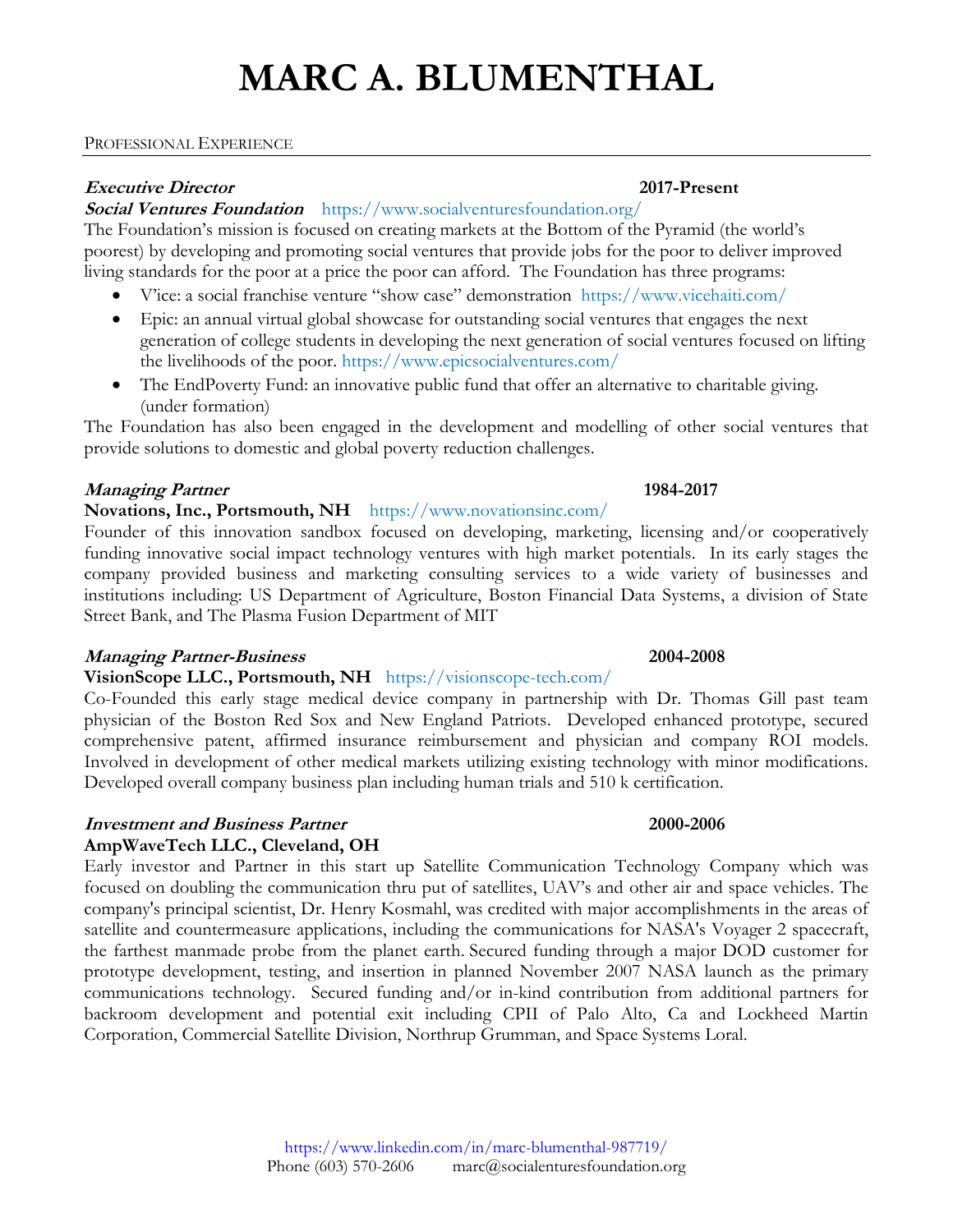## **Managing Director 1994-2001**

# **GSP Partnerships, Key Largo, FL**

Managed all aspects of a multi-million-dollar investment partnership, including asset allocation and investment analysis. Made all investment management decisions for a wide variety of global investments including venture capital, hedge funds, and foreign and domestic equity partnerships.

## **Consultant to the Plasma Fusion Department MIT 1990-1991**

Represented the MIT Plasma Fusion Department on the proposed construction of a Plasma Fusion Research Facility and Reactor at the Pease Air Force Base after its closure. (now called the Pease International Tradeport) Had the facility been built, it would have employed up to 2000 scientists and been a major economic development contributor to the Seacoast region.

## **Executive Director 1972-1984**

# **The Learning Guild, Portsmouth, NH**

Designed, developed, and marketed a wide variety of innovative educational and social program models for public and private sector clients including:

- *The National Endowments for the Arts "Artworks" –.* A series of live action multi-media assembly productions enhancing public interest in the arts engaging more than 2 million students and faculty in over 500 public and private schools throughout the United States.
- *Avco, Raytheon, Digital, EG&G and other major Northeast Fortune 500 corporations "The Career Connection" –* A regional public/private partnership model expanding the career horizons of hundreds of middle and high school students while simultaneously enhancing the image of participating businesses to help students bridge the gap between the "learning place" and the "working place."
- *The National Endowment for the Humanities. "The Intergenerational Educational Program" –*An institutional networking model designed to promote the humanities and enhance the image of the elderly among the young, through intergenerational workshops in theatre, living history, poetry, and photography.
- *Massachusetts Division of Employment Security "Guidance Stop"* A computerized career assessment and guidance system designed to be a "front end" to job placement and training.

Other programs which were under development but were too early for the time included 1) *PovertyWatch* an innovative model for visualizing social sector data sets and identifying and promoting "best practices" in poverty reduction. 2) *MicroFranchise Development Corporation*, an innovative job creation strategy for developing countries integrating a unique 'MicroFranchise" model to operate in conjunction with existing micro loan programs.

# **Education for Management (Division of AMA), Boston, MA 1971-1972**

Developed, designed, and edited successful public relations magazine (circulation 100,000 worldwide) published to enhance the image of a variety of business education programs among members of the American Management Association

### **Philadelphia Public School System, Philadelphia, PA 1971**

Developed innovative career counseling and job placement program for alternative public high school serving dropouts and poor minority students.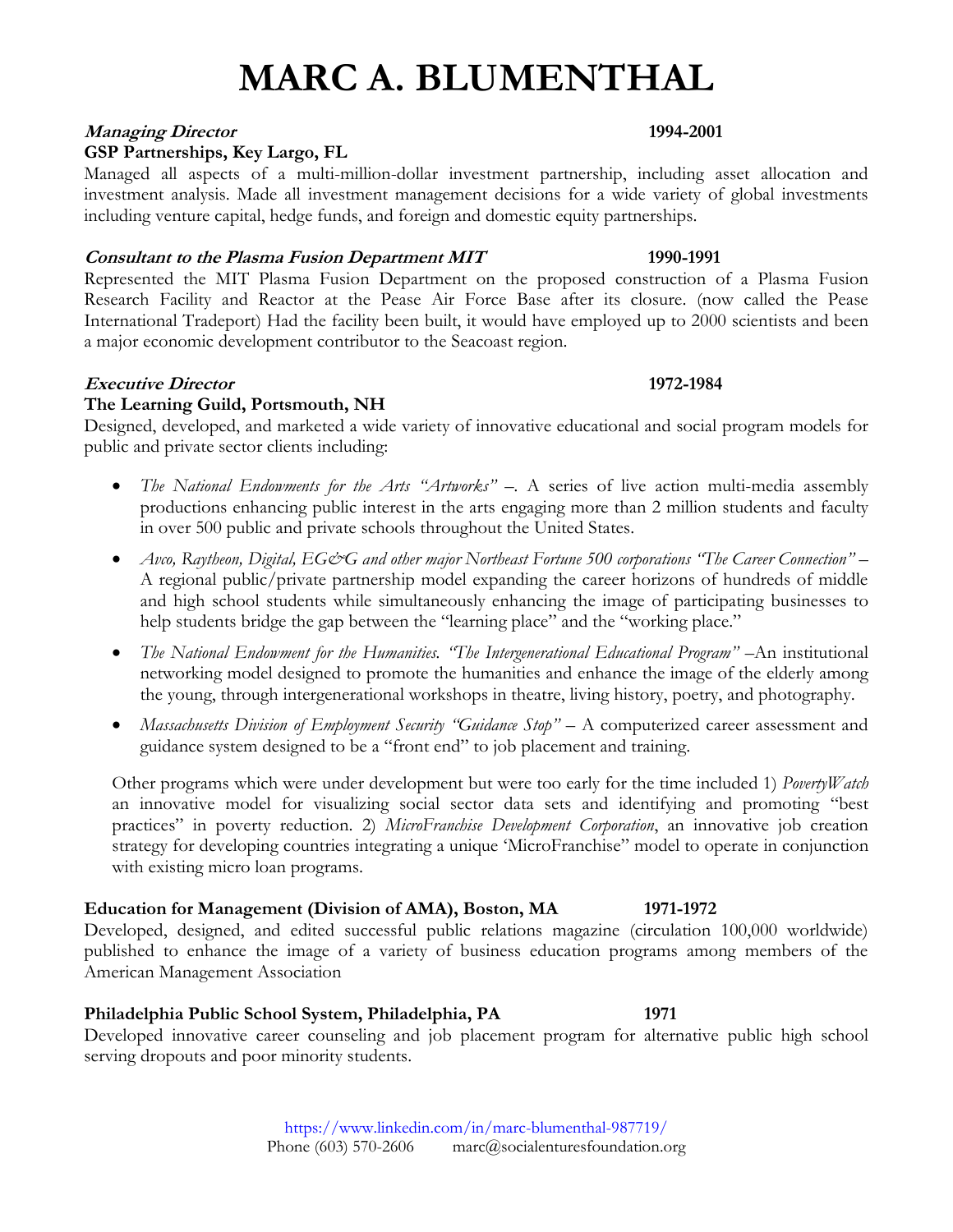### **Senior Vice President 1967-1969**

#### **American Book Club, Hazelton, PA**

While a freshman and sophomore in college, worked full time and managed several key functions of this Pre-Amazon.com start up company as Senior Vice President. Help build club membership to over 200,000 members worldwide. Responsibilities included: development and administration of corporate public relations, advertising, marketing, and direct mail; publisher negotiations, publications, and special promotions; and staff supervision for office administration, data processing and accounting.

#### PROFESSIONAL MEMBERSHIP

MIT Enterprise Forum Lower Bellamy River Conservation Collaborative (Co-Founder) Investors' Circle (past) Microcredit Summit – Ambassador at Large (past) Grameen Foundation – Pro Bono Consultant (past)

FORMAL EDUCATION

# 1967-1971 **University of Pennsylvania, Philadelphia PA**

- Bachelor of Arts
- Elementary and Secondary Teaching Certified

### 1970 **International College, Copenhagen, Denmark**

• World Affairs Forum

### 1964-1967 **Newton High School. Newton, MA**

#### LIFE EXPERIENCE EDUCATION

# 1966-1971 **American, European, and Asian Youth Travel**

• 20 States by thumb and 23 European and Asian nations by solo overland travel in a VW Camper Bus

#### 2006-2016 **Pole to Pole: Blue Water Circumnavigation of North and South America**

• 25 South and Central American Nations as well as Nova Scotia, Newfoundland and Labrador, Canada, by sea in blue water sailboat with one other crew person. Spent up to 6 months in each nation utilizing public transportation to explore.

#### INTERESTS

Technology Innovation, Sustainable Social Venture Development, River Conservation, Blue Water Sailing, Theatre, Drumming, House Remodeling, Farming, Horse Raising, Philosophy, Eastern Religion, Meditation and Poetry.